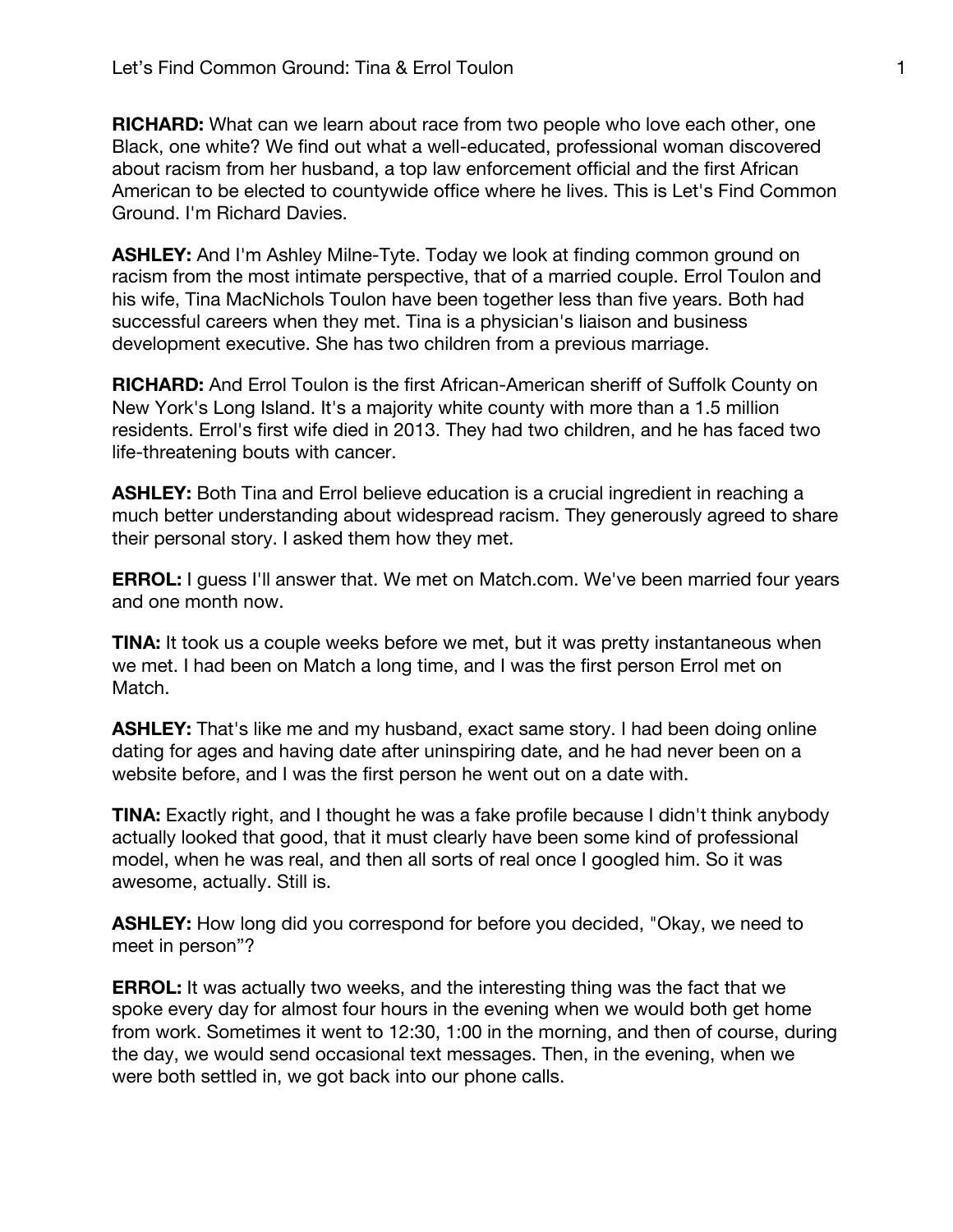**RICHARD:** Let's go back a bit further in time, Errol, and tell us a little bit about your background and childhood and where you grew up.

**ERROL:** Sure. I grew up in the South Bronx. My mom was a schoolteacher with the old Board of Education, and my father was a warden on Rikers Island. I'm proud to say that during my junior and senior year of high school, I was a bat boy for the New York Yankees. I attended a two-year community college and then went on to become a New York City correction officer following in my father's footsteps. I worked there for 25 years, retiring as a Deputy Commissioner of Operations, and during my last few years, I developed two different types of cancers. In 1996, I had Hodgkin's lymphoma, and then in 2003, I had pancreatic cancer, which ultimately forced me to retire.

**RICHARD:** You mentioned Rikers Island. For people who are not from the New York area, that is a jail.

**ERROL:** That's correct. At the time when I worked, we had almost 25,000 prisoners in 10 different jails on Rikers Island and then several jails in our borough facilities. We have five boroughs in New York City. So there was immense overcrowding. It was during the height of the crack cocaine epidemic. So there was a huge challenge back then. It was really, truly mass incarceration, if you want to use that term.

**RICHARD:** Tina, tell us about your childhood and background, which is somewhat different from Errol's, right?

**TINA:** Indeed, and shorter. My father was born in Russia. My mother was born in Ecuador. They met here in the United States. So we had very unique parents, and I grew up in Wilton, Connecticut. So my parents were domestics. And I really lived a wonderfully quiet life and did end up getting divorced. I have two children, lived in Connecticut my whole life until I moved to Long Island.

**ASHLEY:** Going back to each of your childhoods, first Errol: did you grow up playing with all sorts of different people from all sorts of different backgrounds? How did race play into your life when you were a kid? Did you think about it a lot or not at all?

**ERROL:** I really didn't because my father and mother had friends of all ethnicities. Where I went to school, I went to a Catholic grammar school and a Catholic high school, and so there was African Americans, Latinos, and Caucasian kids, all boys. That was the only unfortunate thing about the school. And then, also, being a bat boy for the New York Yankees, you're really on the other side of the spectrum where you're really integrating and meeting all sorts of... more Caucasian people, from the players to the management to the fans. And usually the fans that were seated close to the dugout... Those that were seated close to the dugout were mostly Caucasians, where the African Americans and Latinos were either in the bleachers or in the upper decks. You would realize that during batting practice because those young kids would often come down looking for a baseball or for an autograph from the players. Then, once the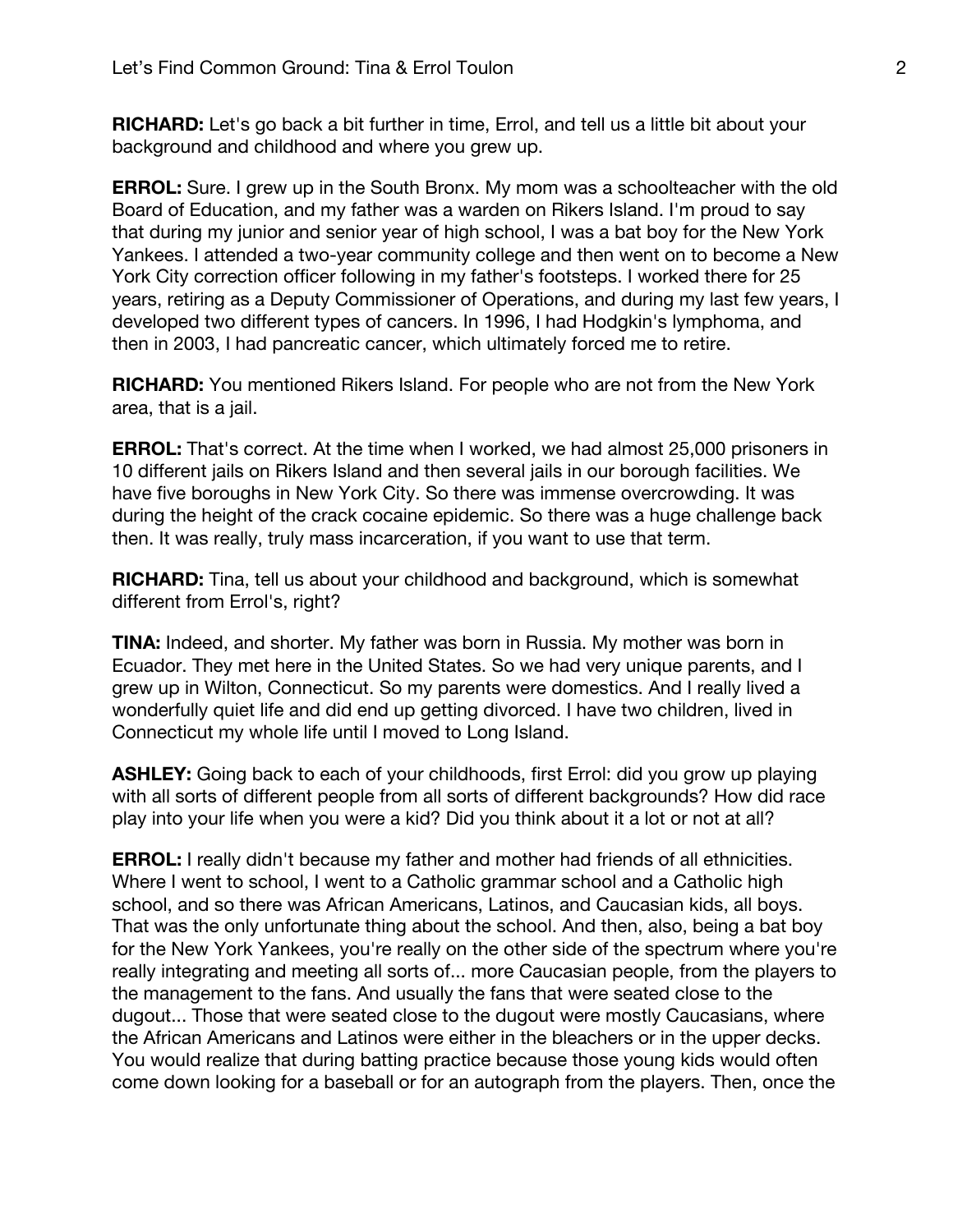game started, you can see there was a clear delineation between where the African Americans were seated as opposed to some of the Caucasians.

**RICHARD:** Tina, you grew up, as you said, in Connecticut. Did you ever feel consciously that you were white, or did you feel privileged in any way?

**TINA:** I felt a little different but not in a bad way because my parents weren't from this country, and I looked at that as that was pretty cool. I was kind of thinking that made me a little special. But growing up in Wilton, we definitely had privilege. It was basically white, and at the time I grew up, the African-American people I knew were bused in from Bridgeport,. They actually stayed together at the school. We kind of integrated a little bit, but that was my experience at the time. I truly grew up in a really nice town, and I think that's where the tricky word "privilege" comes in, and it comes to white privilege. Probably 20 years ago, if you had said I had white privilege, I would've said, "Uh, no we don't." We didn't have a lot of money. So I didn't have privilege, but I understand better now for a lot of reasons. I wish we could name it "white benefit of the doubt" because the word privilege kind of throws people off. And the only way to explain it is if I get pulled over, I'm not worried about it. I'm worried about getting a speeding ticket. If an African-American person gets pulled over, they're worried what's going to happen. They have to keep their hands on the steering wheel. Don't say anything. There's a whole bunch of other stuff that happens.

**ASHLEY:** How has that become clear? Errol, have you witnessed things that you never expected to?

**ERROL:** Well, I think one of the things that we've experienced is sometimes looks from people. Even now, in 2020, when we would walk around, whether it's in a restaurant or in a mall, that we would get certain looks, whether they're from African Americans or Caucasians looking at us together. There was an incident where I was driving Tina's black Mercedes. We were heading from Connecticut back into New York City. We were driving through Westchester, and a police officer from Westchester, as I drove by the vehicle... Tina reminded me yesterday that I had said, "We're going to get pulled over driving while Black." Sure enough, within three or four minutes, the car was right behind me, and the officer pulled us over. He said that I was doing 67 in a 65 and was extremely, extremely nasty. He was very belligerent.

**TINA:** He scared me. That's how bad he was.

**ERROL:** I even identified myself as a law enforcement person. He lambasted me for even informing him of my position, and I thought, if I was the 30-year-old Errol or the 25-year-old Errol, the situation, especially if my wife wasn't in the vehicle, would have probably have ended up a lot differently because I don't think I would've been as calm as I was that particular day. And I remember, as we drove away, we were both extremely quiet for quite some time because I was seething. I was also embarrassed that this happened in front of my wife. So, clearly, an African-American man driving with a Caucasian woman in a black Mercedes was cause enough for him to pull me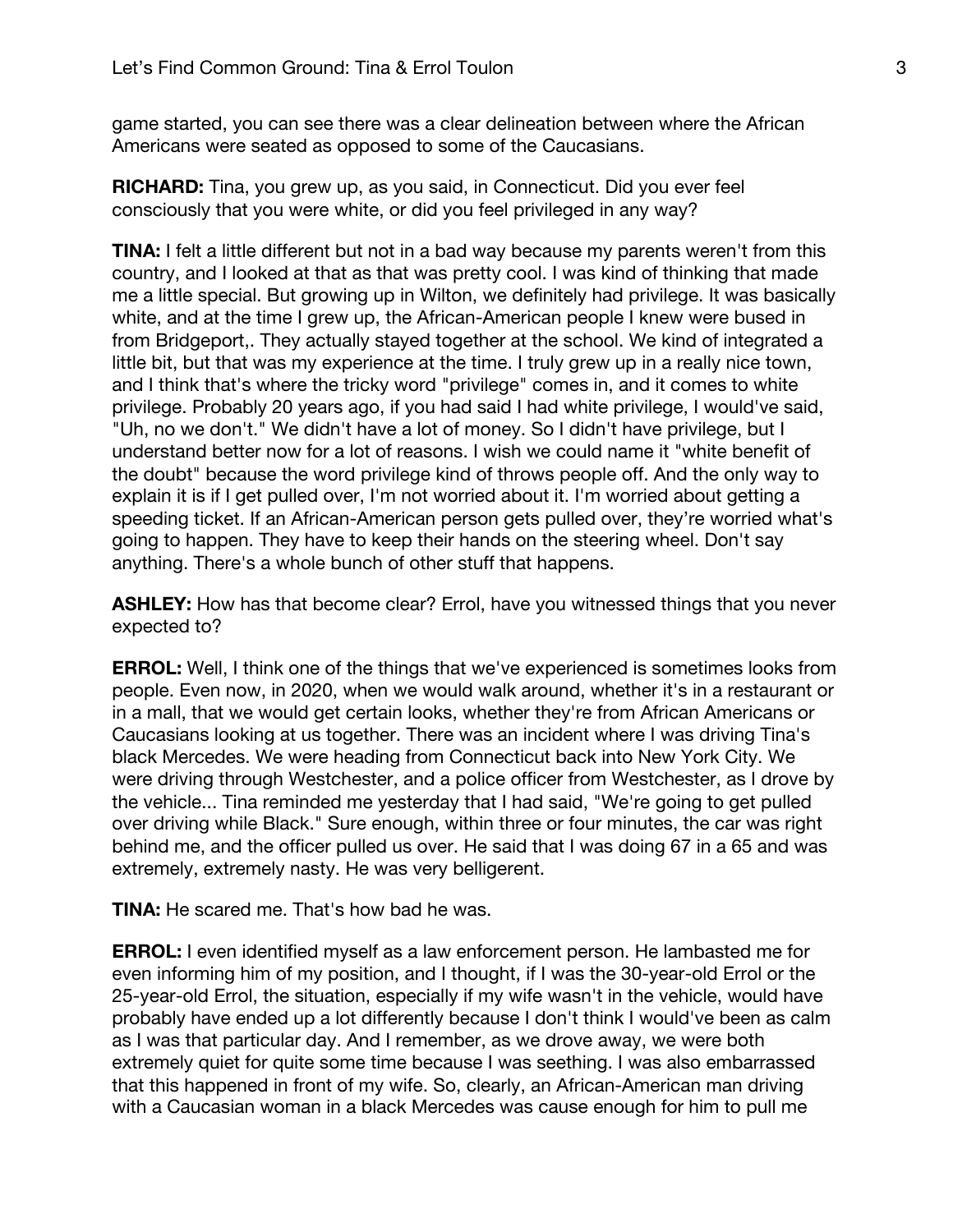over. There was no reason, and we do know that law enforcement officers who have committed more serious violations while driving are always given a courtesy. Here I am, a deputy commissioner, being extremely polite to him, and I was thoroughly embarrassed.

## **ASHLEY:** Tina, how did you feel?

**TINA:** I was a little bit like a deer in headlights because part of me wanted to say something like, "What are you doing? Why is this happening?" And the other part of me knew better that that could infuriate this man more. He clearly was not handling this well. Errol was calm and quiet, and I had to really rethink, "I've never been in this situation. What do I do?"

**RICHARD:** Driving while Black is such a chilling term, especially for those of us, I guess, who are white and have not been familiar with that phrase until fairly recently. Has it happened it to you a lot, Errol, in the past?

**ERROL:** No, actually, that was the first time. In 2009, I ran for elected office here in Suffolk County, and as I was walking through the neighborhood, someone called 911 and said there was a Black man with black gloves breaking into a home. Now, I didn't know that this was occurring, and I'm going door to door, trying to inform residents of my ambition of being a county legislator. And all of a sudden, I hear police cars coming, and I see a police drive quickly down the block into the cul-de-sac that I was walking into and turn back around and drive towards me. He gets out of his car, and he starts walking over to me, and I hear other car doors start to close behind me, and there are police officers. They're not running. They're not even walking fast. They're walking towards me, and I reached in my pocket to take my retired shield and ID card out of my pocket because I knew that that would at least help ease the situation, if there was a situation. So I was asked what was I doing in the neighborhood, and I said, "Well, I can walk anywhere I want. What was the problem?" And they explained that there was a call of a Black man with black gloves breaking into a home. I said, "Well, it sounds like O.J. Simpson to me." Meanwhile, an aviation unit now is above me. You know the cost of putting a bird in the sky, those aviation units.

**RICHARD:** So a helicopter is up in the sky above you.

**ERROL:** Exactly. So you have a helicopter. You have eight or nine police cars. No one drew their firearm. No one ran at me aggressively. They were extremely professional, thank goodness, but that could've been a very contentious moment if I was a different individual. I was in a button-down shirt with slacks and loafers on walking through the community. It wasn't like I had a bag over my back with a mask on. So that was a little chilling in itself. Then, unfortunately, every other time I walked through this particular community, I would go to the police precinct. I would tell them where I would be walking, the time I would be walking just in case there were other residents that would make a complaint.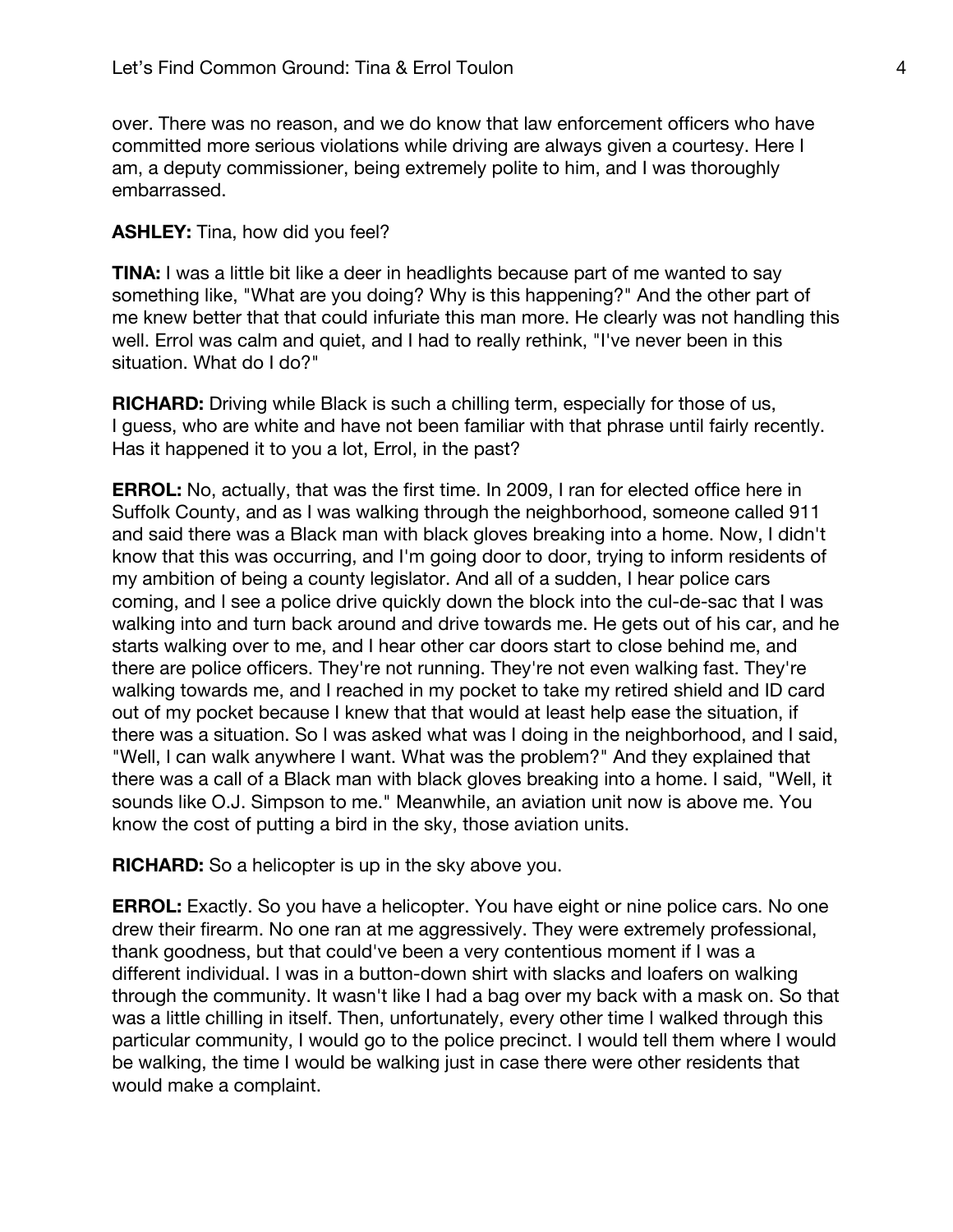**RICHARD:** Suffolk County is a majority white county in New York, on New York's Long island. You were elected as the first African-American sheriff, the top elected law enforcement official. What did that feel like?

**ERROL:** I did not realize until the election was actually confirmed because on election day, I was only ahead by 1,300 votes, and they had to count over 22,000 absentee ballots. As they got closer, when I realized that I was going to win, several people informed me not only the first African American to be elected to sheriff but the first African American to be elected to a countywide position in Nassau or Suffolk County, so in Long Island history. It comes with a lot of pressure, which I didn't realize until after I actually assumed office because there are many people that are looking for me for leadership or mentorship and African Americans that are aspiring and hopeful that I do well on the job. You have some that hope that I don't do well because then they can say the old adage, "Well, that's why we don't elect them." So there is some pressure to perform or even outperform previous sheriffs that have ever held this office.

## **ASHLEY:** And how's it going?

**ERROL:** Well, the culture change was easier than I thought, and I think part of the reason was because of my previous law enforcement background, that the staff respected that I have worked my way up through the ranks, that I have done the jobs that I'm asking them to do, and that we're in different times now. We're not in the 1960s, '70s, even the early '80s when I became a young correction officer, where things were different. We didn't monitor mental health. We didn't understand domestic violence. We didn't understand human trafficking. Those terms weren't used back then. So, now, we're learning more. We use more evidence base with our training to ensure that our staff are the best trained possible for whatever circumstances they may encounter.

ASHLEY: You're listening to Let's Find Common Ground. I'm Ashley.

**RICHARD:** I'm Richard. This podcast is part of the Common Ground Committee's drive to shed light, not heat on public discourse.

**ASHLEY:** Subscribe to our newsletter at CommonGround.org and find out about our videos and events. And better yet, let us know what you think of the podcast, including ideas for future shows. You can reach us at podcast@commongroundcommittee.org.

**RICHARD:** That email address again is podcast@commongroundcommittee.org. Also on our website, learn whether you share our philosophy about what it means to be a common grounder at a time of deep partisan division. Just as the Toulons are doing in this episode, you can share your successes and challenges to inspire others who want to reach common ground. More information at CommonGroundCommittee.org.

**ASHLEY:** Now back to our interview with Tina and Errol Toulon.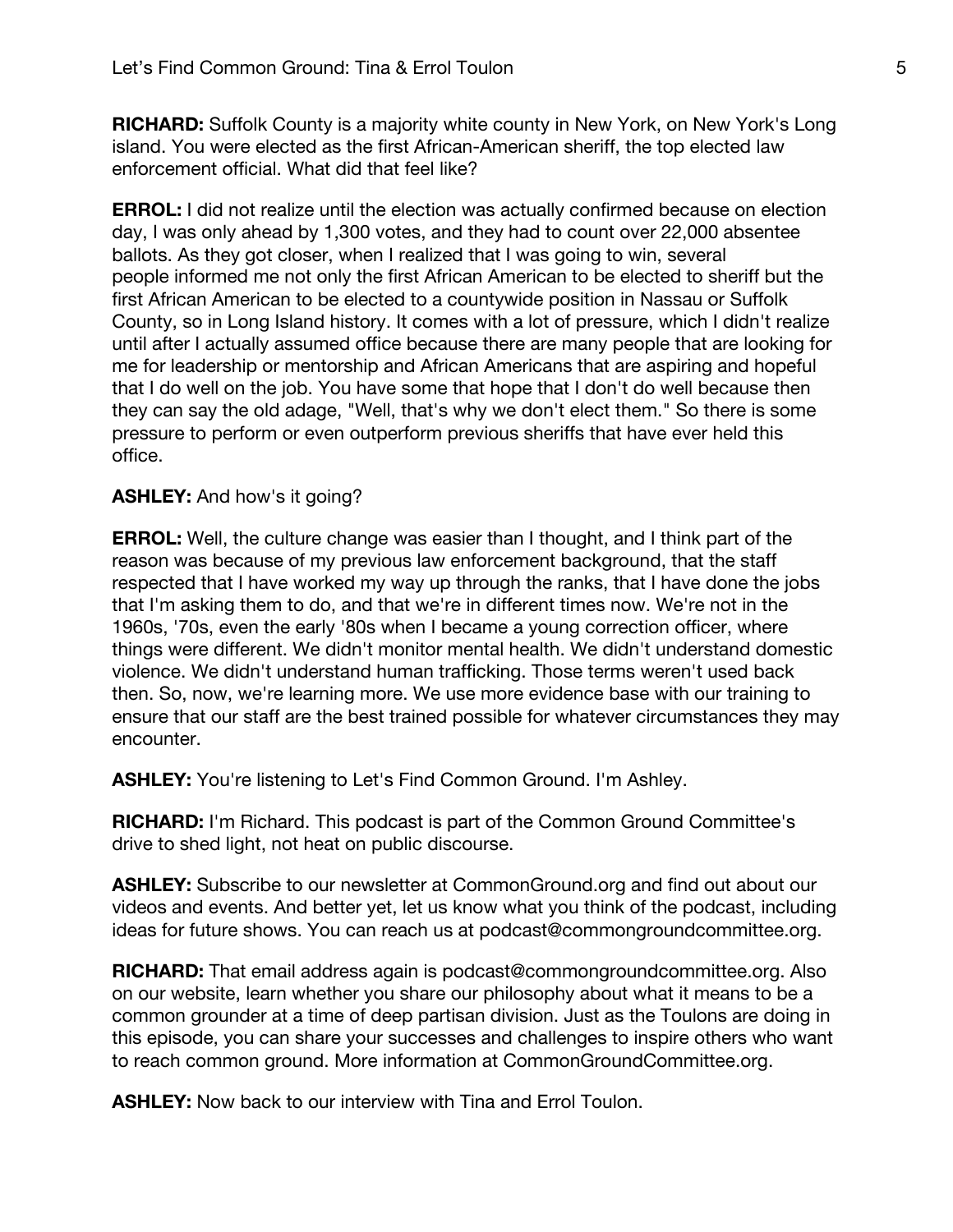**RICHARD:** What about Black Lives Matter, the protests against policing and the way it's done and the claims that many cops are racists? How do you react to that?

**ERROL:** Well, first I believe that in every line of work there is racism. Unfortunately, when it comes to the police, it leads with the tragedy. That's where the tragedy starts, is where we start to talk about Black Lives Matter. If we look throughout history, we've had police incidents, where I always tell people, "The reason why these incidents occur is because of poor training or poor supervision." When you look at Mr. Floyd in Minneapolis, clearly poor training, poor supervision. Chauvin was supposedly a field training officer. Two of the four officers that were with him that particular day, one had three days on the job, and one had five days on the job. So, before that incident, they were in a police academy, and now these men are in jail. The whole system is just not the law enforcement community. The whole system is the education. There's disparate treatment in education, healthcare, housing, employment. So there are so many more things—mental health issues—all those things lead up to someone having some sort of police involvement. And then, where the supervision and the training lacks is where we have a death.

**ASHLEY:** Tina, how do you feel? What does the movement mean to you?

**TINA:** We're very much on the same page, Errol and I, and it's really about education. I find, as a white person, that when I talk to others, there is that lack of understanding and, "Why are we trying to change history? Why are we taking down statues?" But they're not thinking about what it means. There's people so afraid of change, and they're saying, "You can't erase history," but, yes, let's learn from it. It's really a time to really understand: where's the anger coming from? I get it. I see it, but a lot of people, they think neutrality and heads down is the way to go. It's not going to help.

**ASHLEY:** Do you think you would've felt this exact same way 10 years ago? Had you not been married to Errol, would you feel the exact same way you do now?

**TINA:** I would've felt it a little bit but been much quieter about it. Now there's a part of me that tries to change the conversation a little more now than I would've before. In my house, my mother was very neutral. Neutral was the way to be. Nobody should fight.

**RICHARD:** Don't ruffle feathers? Don't shake things up?

**TINA:** Everybody's good. Don't see color. We're all good. We're all humans. But that doesn't help us help others. I was thinking about, as Errol was telling the story about the helicopter overhead while he was campaigning, and I was telling the story to somebody and that, "Well, he's probably exaggerating a little. I'm sure there wasn't a helicopter." Everybody downplays like, "People aren't really that bad." We were at a party for a friend of mine. This is a few years ago. And somebody brought up a very racially heated topic, and Errol walked away, didn't engage. I was telling somebody about it, and they said, "Well, he probably took it wrong. I'm sure that the person didn't mean it." And that is so common. I don't want to sound like a Dear White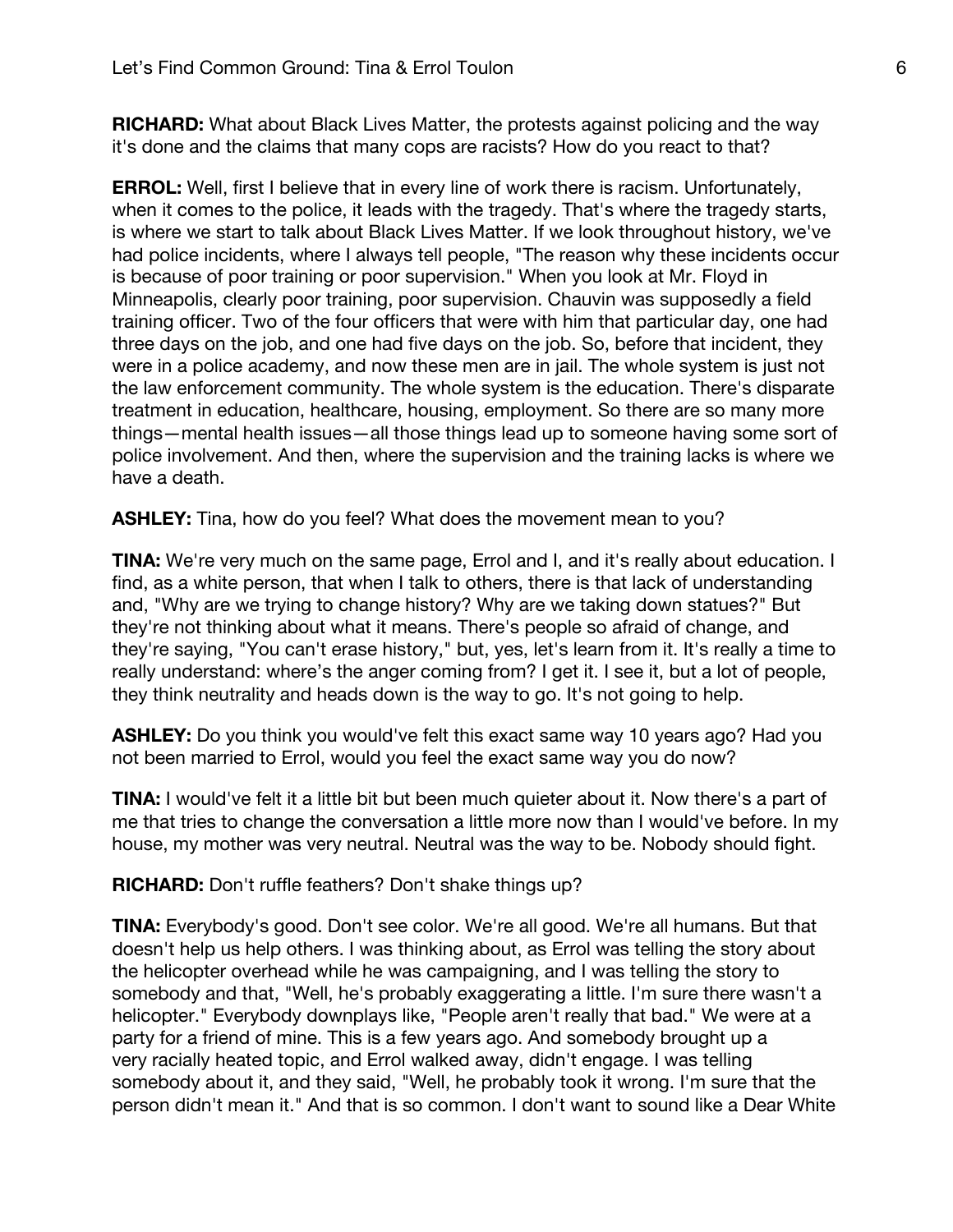People episode, but it's this, "Well, people aren't that... I'm sure that person didn't mean it." Yeah, he did mean it.

**RICHARD:** Tina and Errol, you both agreed to talk to us on this podcast about your marriage, about things that are really personal to you. Why? Why do you think it's important to speak out about being an interracial couple?

**ERROL:** Well, I think it's important because we chose each other because we love each other. We didn't choose each other because of the color of our skins or anything. It was our personalities. It was our commonalities, our beliefs, that we decided that, "This is the person that I want to spend the rest of my life with." Often we're judged, whether it's through someone's eyes just by the way they look at us, or they might even mumble something, stuff like, "Why is he with her?" or, "What's so special about her?" While they may be saying it to a friend, they'll say it loud enough that we can hear it.

**RICHARD:** Has anything surprised either of you about being in this relationship or being a mixed-race couple?

**TINA:** I think I was surprised at the number of people that gave us the side-eye, and I was surprised.

**RICHARD:** The side-eye?

**TINA:** Yeah.

**ASHLEY:** Elaborate.

**RICHARD:** Yeah.

**TINA:** They were disgusted or clearly were showing their disapproval, and I was surprised at that.

**ASHLEY:** Is this people you know, Tina, or do you mean people in stores? What do you mean?

**TINA:** People in stores, people who are walking around, not so much people I know. I wouldn't say my friends and family, so people around us.

**RICHARD:** Do those unpleasant gestures or comments bring both of you closer together, in a way?

**TINA:** Has it made us closer? I've never been asked that question. I think yes. I think I'd have to say yes because we are in this together, and we do react the same way. I think, if something were to happen today, I might be more apt to say something more so than maybe two years ago, something gentle.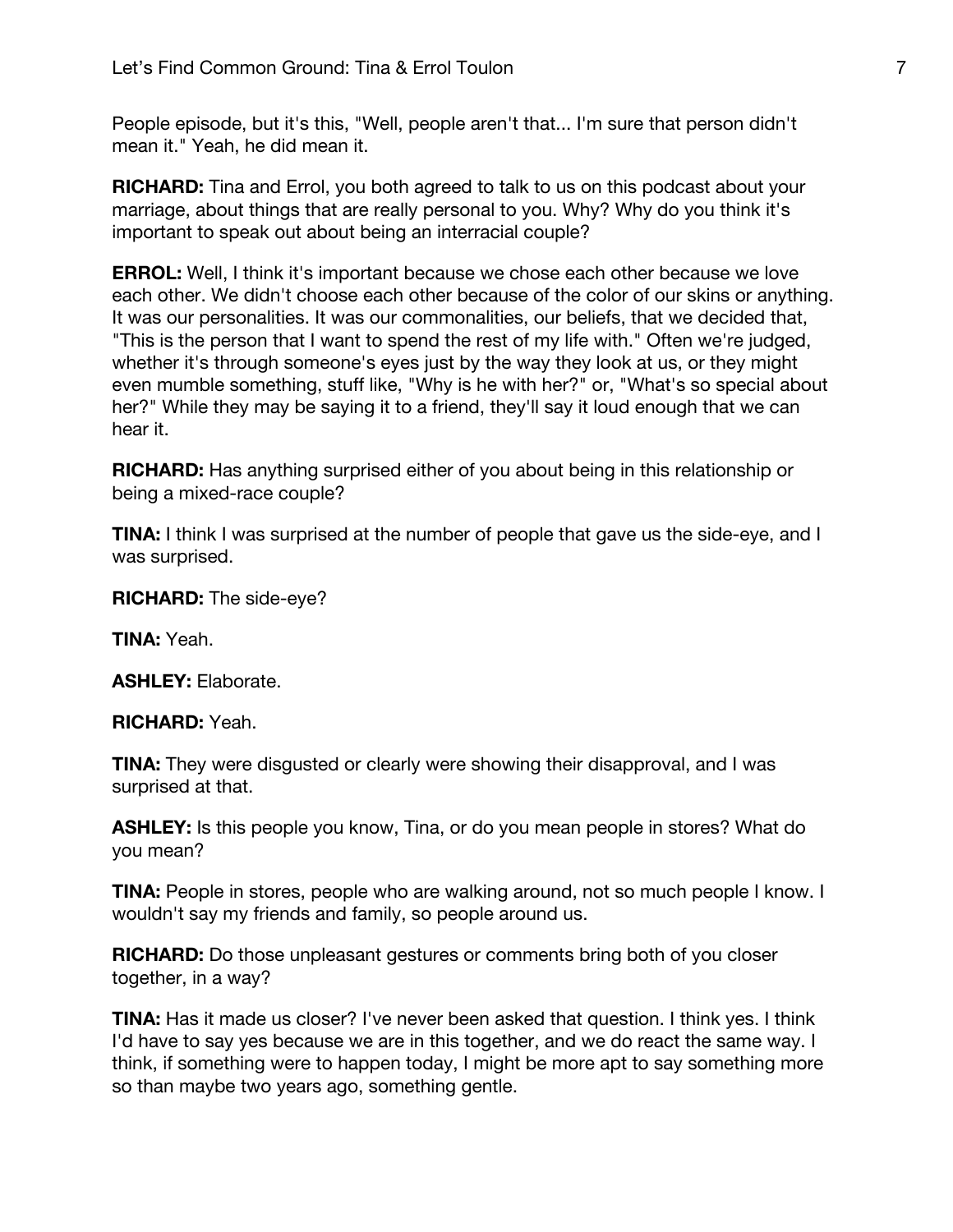**ASHLEY:** Like what?

**TINA:** Like, "I saw that you made a face. Is everything okay? Is there anything you'd like to say?"

**ASHLEY:** Can I ask, when you've had off reactions, do they come from everyone? Have you had them from African Americans and white people and anyone else, or does it tend to come from one ethnicity?

**ERROL:** I do notice sometimes more so from African American women, but I would say more often it's that particular demographic than any others.

**TINA:** Older white people.

**ERROL:** Right, older white people, too, yes.

**RICHARD:** Do you see this interview as a teaching moment?

**ERROL:** For me, I would say absolutely because the questions that you're asking, sometimes Tina and I don't outwardly discuss. To actually discuss it with you gives me some cause to actually look a little deeper at some of the things that we're experiencing, especially with what's going on throughout our country, and really the globe right now, when we're talking about racism.

**RICHARD:** When I asked that question, Tina, you were shaking your head vigorously.

**TINA:** Yes, yes, and yes, and a whole lot of yes. It goes back to education. If we can reach 10 people, 100 people, 200, however many, it's always a seed to me, to put the thought out there, to give somebody pause and say, "I never thought of it that way." I feel like this is an opportunity for that.

**ASHLEY:** Just going back to your immediate family, your relatives, those close to you, was everything good with all of them, or did you get some dodgy reactions from anyone in your more immediate circle?

**TINA:** No, actually, my family was great. My friends were great, nothing dodgy, and I love that word.

**RICHARD:** Yeah, it's an English word, dodgy.

**ASHLEY:** What else do you want to talk about? Errol, you have a story about another encounter with police after you started working in law enforcement after graduating from college, I think.

**ERROL:** As a new correction officer, I was walking down the streets of Manhattan, and I hear the squawking of radios, and I hear the patter of footsteps hitting the pavement. And I turn around, and I see police officers running. Naturally, just entering the field of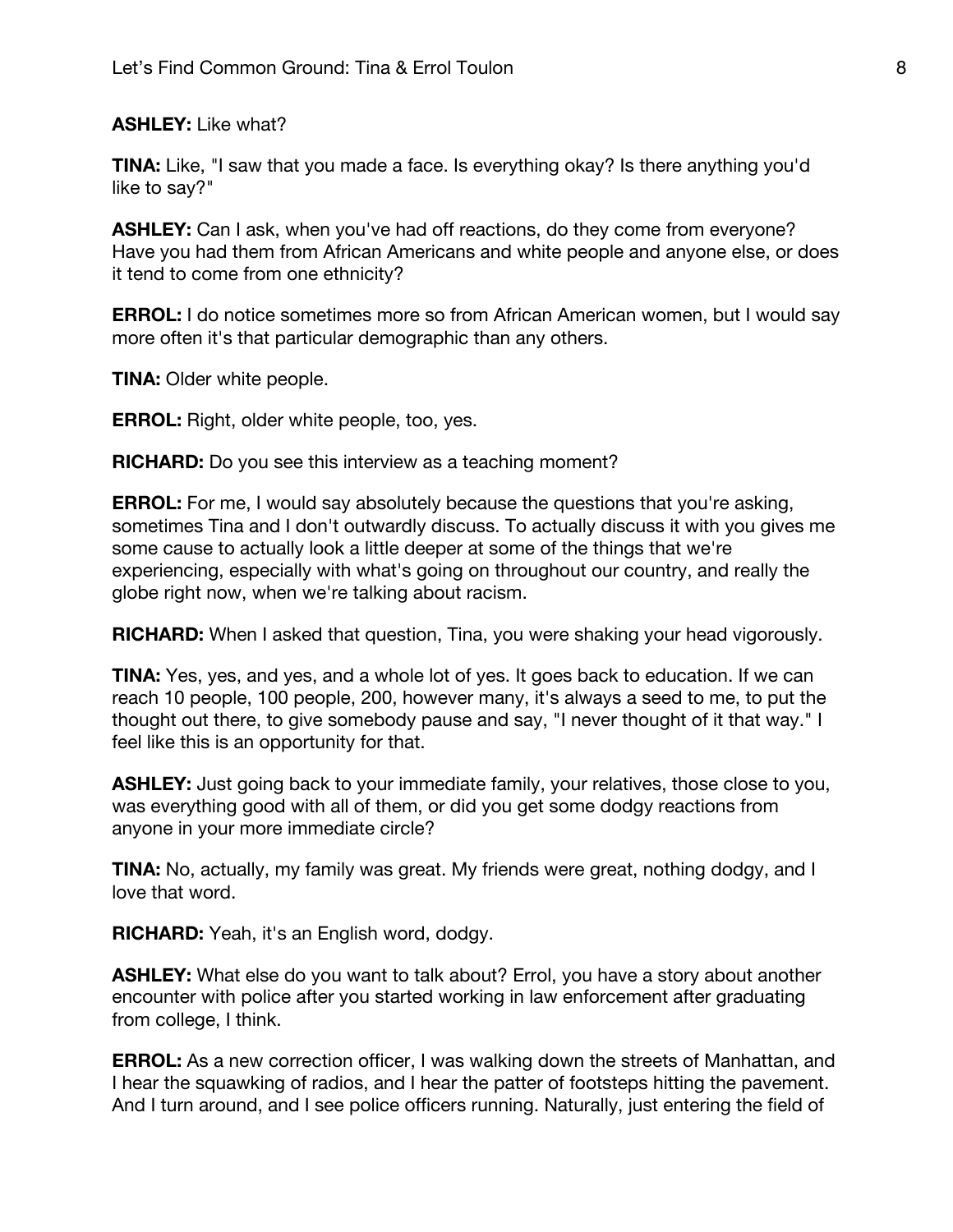law enforcement, I'm looking around to see what is going on. Next thing you know, I'm thrown up against the wall. The N-word is being used against me. What had occurred was I was wearing a polo shirt. It was a warm day, and the butt of my gun was showing through the shirt. It wasn't seen, but you could see the imprint. So, with that, the police had asked me to give them my firearm, which means that I have to reach for it, which means I could be a casualty. I explained to them that I'm a New York City correction officer, and then I was asked to show my shield and ID card, which is my badge and ID card. I said, "It's in my rear left pocket, and you could reach for it," because I didn't want to be accused of reaching for something. Unfortunately, these are the things that my father had talked to my brother and I about, growing up in the South Bronx when you're dealing with law enforcement, the potential misinterpretation of reaching for something. So that's why I was very careful. Even now, as a law enforcement official with several police officers around me, I was still extremely careful not to make that mistake.

**RICHARD:** Errol, a lot has happened to you in your life. As we heard, you also survived cancer and thought you were going to die. What gives you hope right now?

**ERROL:** I feel I'm here for a reason. I survived lymphoma in 1996, pancreatic cancer in 2003. I had a cardiac tamponade in 2006, where a pericardial window had to be placed in my heart. So I really feel that I'm here for a reason. I think this moment in time, as me being the Suffolk County sheriff, I think has made a difference, and I really don't feel like I'm just saying that to say it. I think I made a strong impact not only on the staff that work for me, the 1,300 individuals that work for me, but also the inmate population with the many rehabilitation programs that we've created. So I think it gives me an opportunity to really make a difference and an imprint because I do remember, after I was diagnosed with the pancreatic cancer and I underwent a 10-hour surgery called a Whipple procedure, six weeks after that, I was sick again. And I was told I needed a liver transplant within a year, and I was fading. I was a man of 240 pounds almost at the time down to 130 pounds. I remember looking out my back window on my backyard through the trees, and there was a little ray of sunlight. I said, "God, if you just give me another opportunity, I promise I'll try my best to do something great in life." To me, right now is that opportunity that I have. I don't take treating people for granted. Every time I say goodbye to someone could be the last time I actually say goodbye because of my own personal experiences. So I really feel that that is my goal as long as I'm here on this earth, is to really try and treat people with respect and do the best job possible while I'm here.

**RICHARD:** Thank you very much, both of you, for speaking with us on Let's Find Common Ground.

**ASHLEY:** Yes, thank you so much.

**RICHARD:** It's been a good experience.

**TINA:** It's a great opportunity to have some impact.